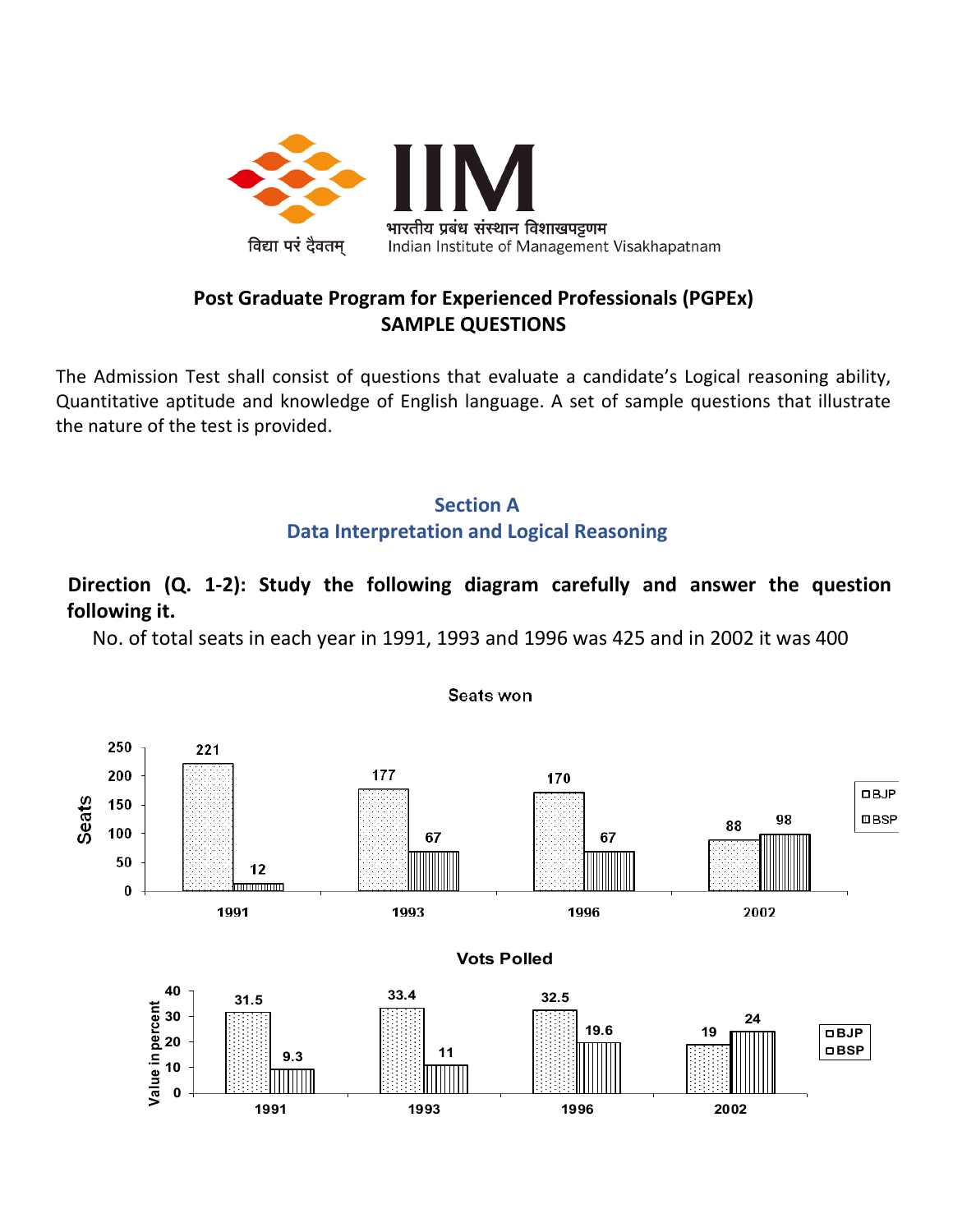- 1. In which of the following years both BJP and BSP witnessed gain/loss either on the basis of seats or on the basis of votes polled?
	- a. Can't say
	- b. **1993**
	- c. 1996
	- d. 2002
	- e. none
- 2. What was the ratio of total votes polled by BJP in the year 1996 to the total votes polled by BSP in the year 2002?
	- a. **65 : 48**
	- b. 48 : 65
	- c. Can't say
	- d. none of these

**Questions 3 to 5 refer to bar graph which shows number of crimes in six major cities during 2002, 2003 and 2004.**



**Total number of Crimes**

3. From 2003 to 2004, the percentage of increase in crime rate was minimum in

- a. Delhi
- b. Kolkata
- c. Mumbai
- d. Chennai
- e. none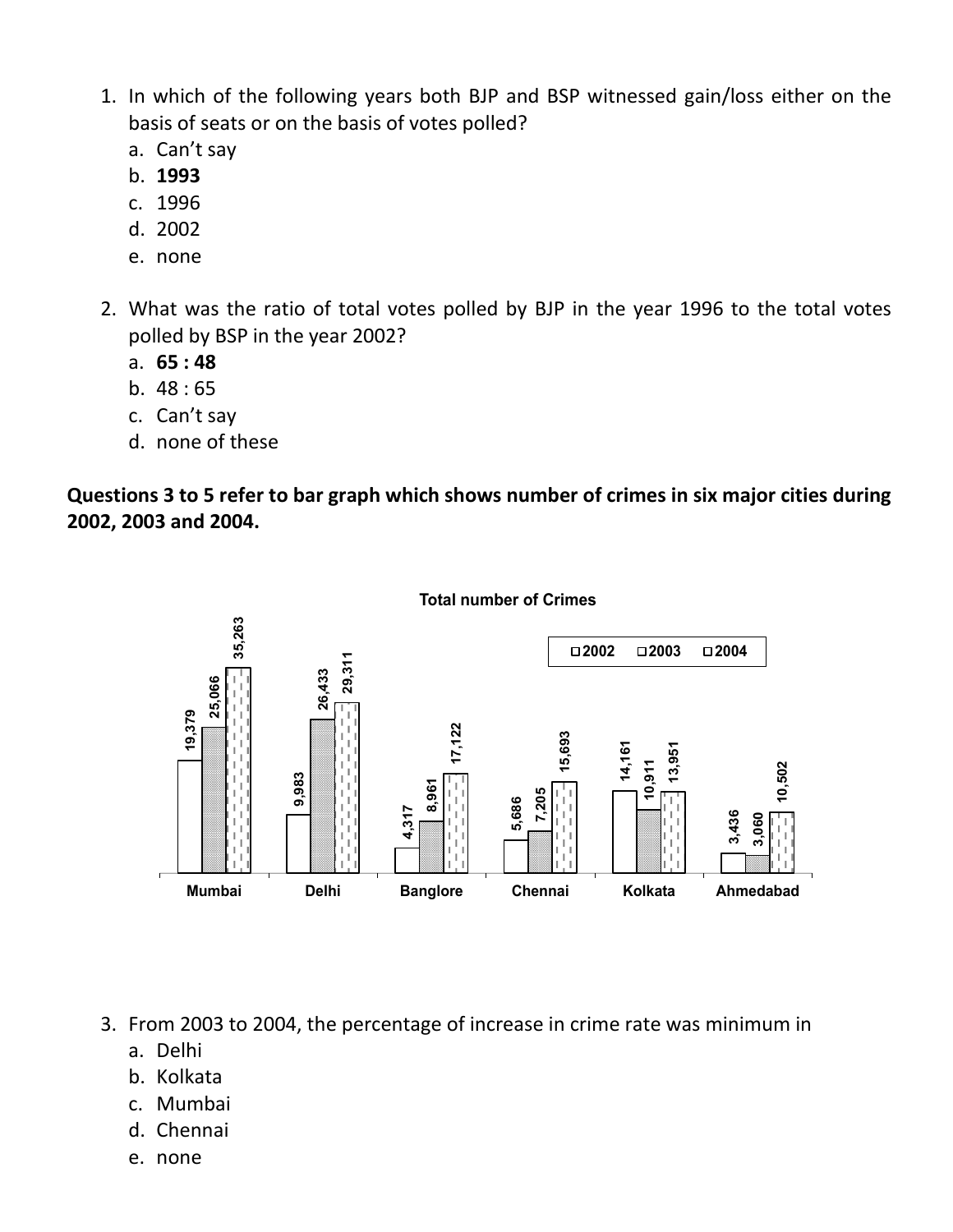- 4. From 2002 to 2004, the total number of crimes decreased in
	- a. **None of the cities given**
	- b. Ahmedabad
	- c. Culcatta
	- d. Chennai
	- e. none
- 5. The average number of crimes in Mumbai during the three years is more than the average number of crimes in Ahmedabad by nearly
	- a. 19200
	- b. 20450
	- c. **20900**
	- d. 21780
	- e. none

**Directions (Q. 6 to 8): The pie-chart given below gives the state wise distribution of 96** 



## **project outlays (percentages) for the year 1987 – 88. Answer questions on the basis of the information given. The total project cost is Rs. 900 crore.**

- 6. The amount allocated to Gujarat is more than the amount allocated to Tamil Nadu by nearly Rs.
	- a. 281 crore
	- b. 243 crore
	- c. **273 crore**
	- d. 212 crore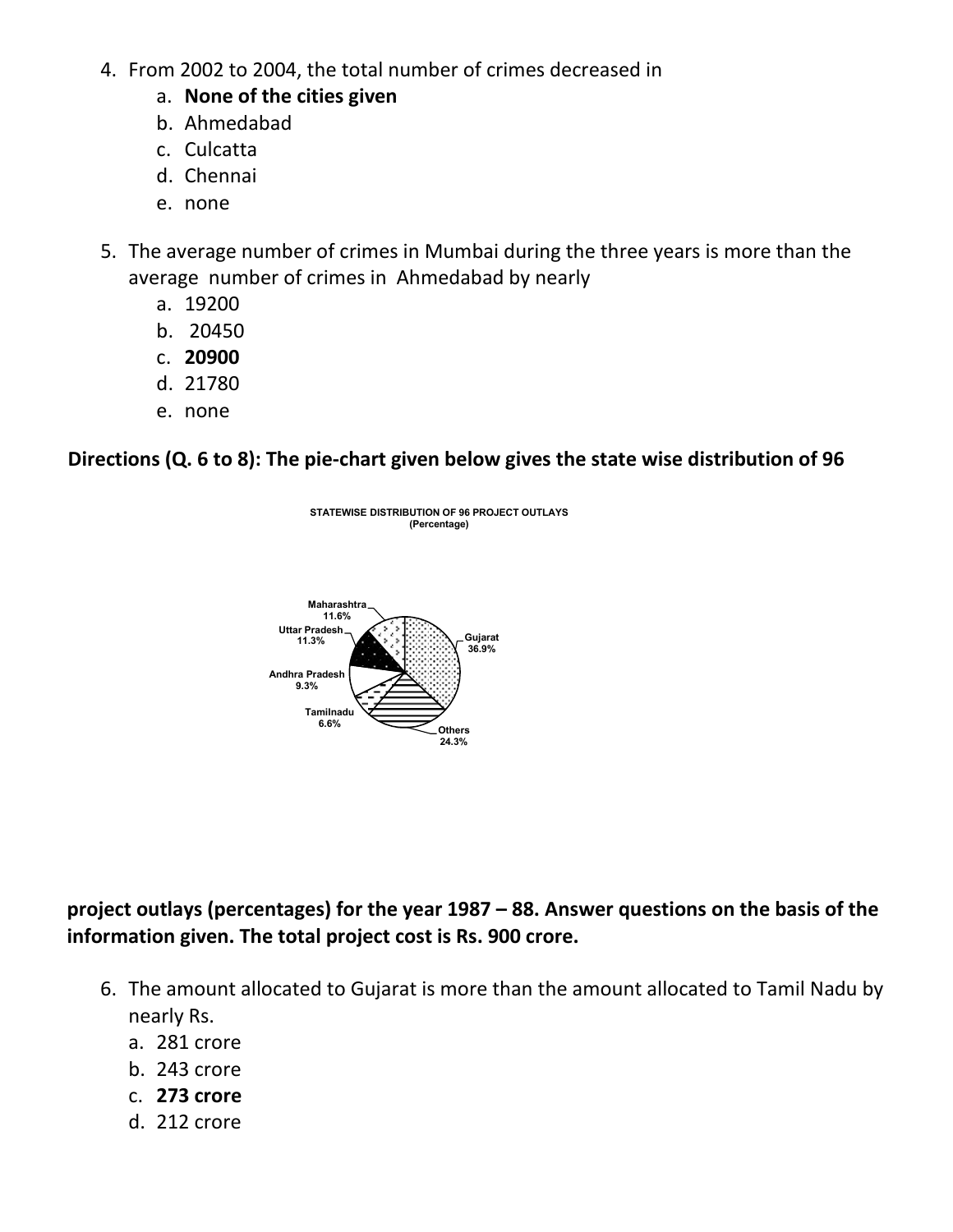- 7. The amount allocated to Maharashtra is nearly ………… per cent higher to that allocated to Andhra Pradesh
	- a. 15%
	- b. 25%
	- c. 48%
	- **d. 2.5%**
- 8. The average of the amounts allocated to Maharashtra, Uttar Pradesh and Andhra Pradesh is nearly
	- a. 108.4 crore
	- b. 99.45 crore
	- c. **96.6 crore**
	- d. 94.5 crore

*Q.09-10. Directions:* **In each question below is given a statement followed by two assumptions numbered I and II. An assumption is something supposed or taken for granted. You have to consider the statement and the followed assumptions and decide which of the assumptions is implicit in the statement. Give answer (1) if only assumption I is implicit ; give answer (2) if only assumption II is implicit ; give answer(3) if either I or II is implicit ; give answer (4) if neither I nor II is implicit and give answer (5) if both I and II are implicit. Study the following sample question.**

#### *Statement :*

**Go by aeroplane to reach Aurangabad from Bombay quickly.**

## *Conclusions :*

- **I. Bombay and Aurangabad are connected by aeroplane services.**
- **II. There is no other means of going from Bombay to Aurangabad.**

## 9. **Statement :**

The educational programme on the T.V. is to help the students to learn without teacher.

#### **Assumptions :**

- I. Students wish to study without a teacher.
- II. Teachers cannot teach a lesson.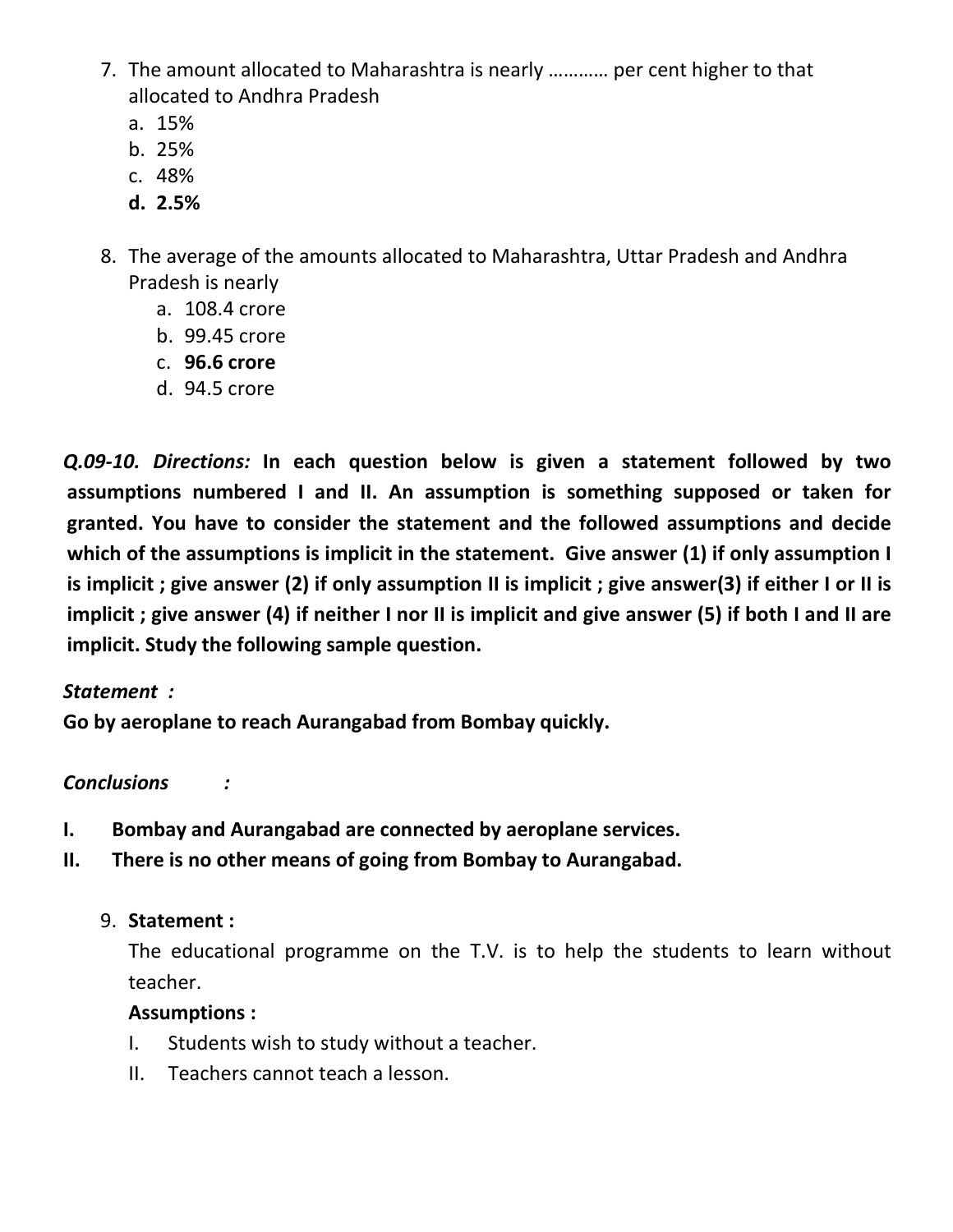### 10. **Statement :**

It is good that this year players in Olympics have motivated the youths.

## **Assumptions :**

- I. Motivation of youths is necessary.
- II. Players in Olympics can inspire.
- 11. If the following words are arranged as they appear in a dictionary which words would appear last?
	- a. **Mortician**
	- b. Morality
	- c. Moraine
	- d. Morphine
	- e. Mortgage
- 12. Ashok is standing at P. He walks 10 meters towards the South ; then the he walks 20 meters towards the West ; then he walks 10 meters towards the South ; then he walks 20 meters towards the East ; then the walks 10 meters towards the North and reaches Q. What is the straight distance between P and Q in meters ?
	- a. Zero
	- b. 5
	- **c. 10**
	- d. 15
	- e. None of these

**Directions:(Qs. 13 – 14) : Arrange the sentences in order they should be written and choose the correct order among the alternatives :**

13.

- (1) Natasha goes to this school.
- (2) Therefore Natasha is rude.
- (3) All children in this school are rude.
	- a. 1, 2, 3
	- b.  $2, 13,$
	- c. 3, 2, 1
	- d. **3, 1, 2**
	- e. None of these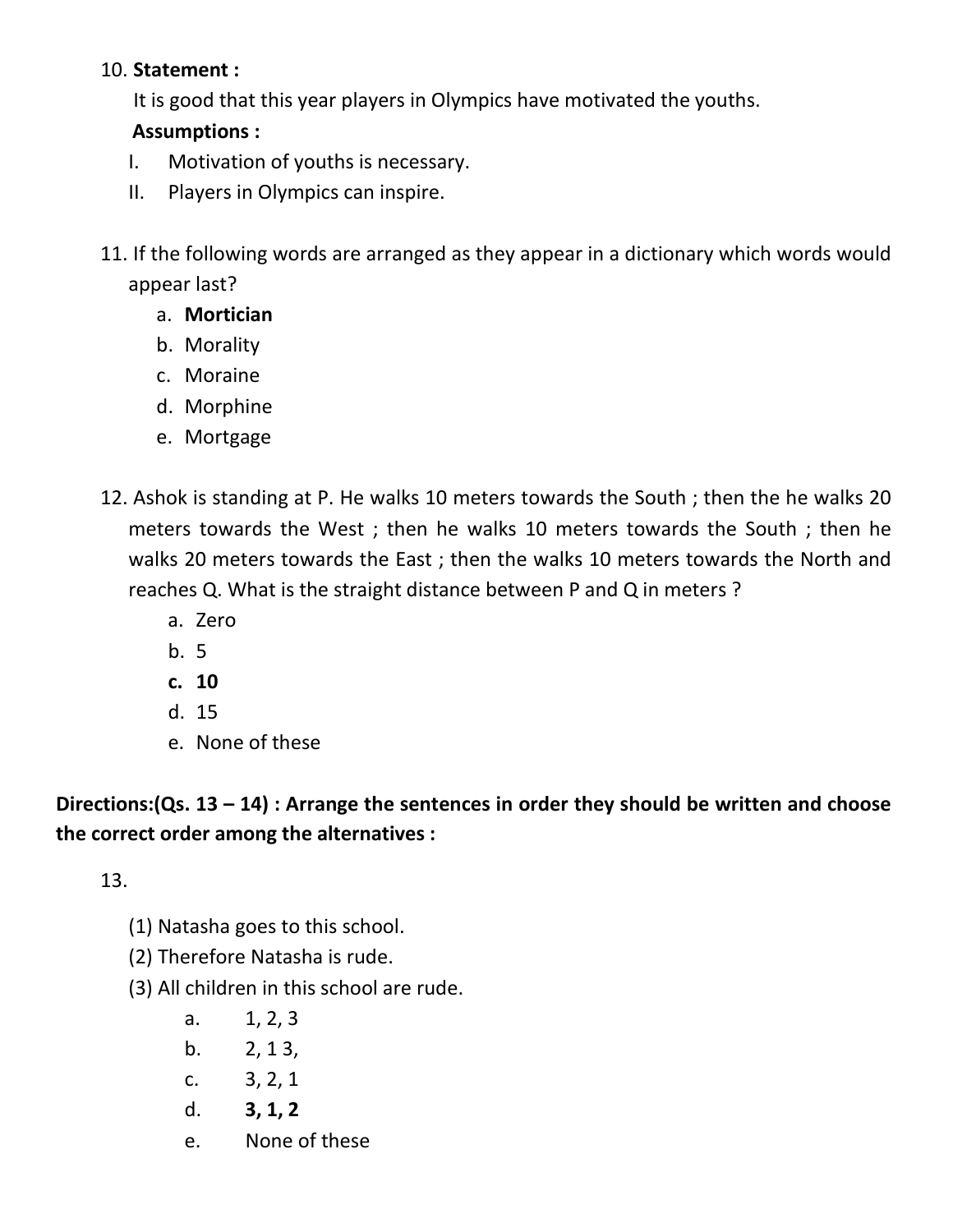(1) It was a Sunday morning (2) I did not bother to go out early (3) I slept till 9 a.m

- a. **1, 2, 3**
- b. 2, 1, 3
- c. 3, 1, 2
- d. 2, 3, 1
- e. None of these

**Directions (Qs. 15 – 16) : The Smith family is seated around a ten-place table. Each of two daughters is seated next to Mrs. Smith. Mr. Smith sits next to one of the daughters. Two sons are seated so that no child sits next to another child.**

15.If one son is seated next to Mr. Smith, the number of empty seats between the two sons is:

- a. only one
- b. only two
- c. only three
- **d. from one to three**

16. If no one sits next to the father, then it is true that there is (are)

- a. no more than one seat between a daughter and a son
- b. three empty seats between sons
- **c. no more than two empty seats between sons**
- d. always two empty chairs between a daughter and a son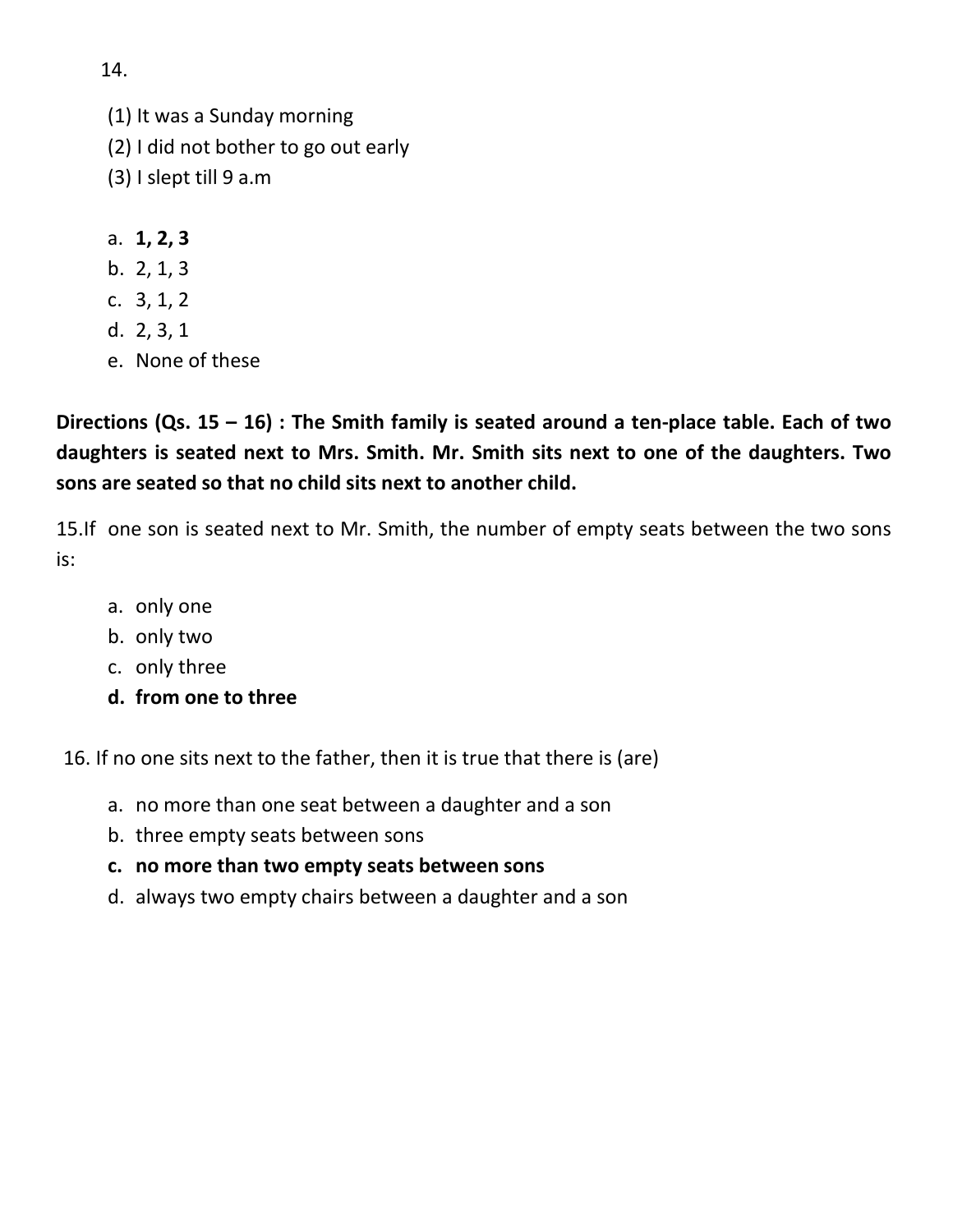#### **Section B Verbal Ability and Reading Comprehension**

# **Q. 1 to 3. Read following passage carefully and answer the questions. Each question has four alternatives. Select the most appropriate alternative and darken the circle with the correct number :**

The first parachute of which any cord exists planned by Leonardo da Vinci in 1514. He made drawings of a huge flat sail, and wrote careful notes on the way it was supposed to work. Nearly three hundred years later a Frenchman, Joseph Montgolfier (Inventor of balloons), made a small, circular, rigid parachute with a basket hanging beneath it. He put a sheep in the basket and dropped it from the top of a high tower. Slowly and safely the sheep descended to earth. Other Frenchmen made experiments with rigid parachutes, and in 1797 a man named Garnering dropped from a balloon in Paris. Garnering parachute was more like those used today, being made of numerous cloth panels forming a cup-shape in reverse, and depending on the wind to open it out. After that, various people improved the parachute from time to time, until in America a man named Baldwin designed a folding one made of silk. He made several successful jumps with it, for it opened out as soon as the air current caught it. The earliest evidence for the parachute dates back to the [Renaissance](https://en.wikipedia.org/wiki/Renaissance) period. The oldest parachute design appears in an anonymous manuscript from 1470s [Renaissance Italy](https://en.wikipedia.org/wiki/Renaissance_Italy) , showing a free-hanging man clutching a crossbar frame attached to a conical canopy. As a safety measure, four straps ran from the ends of the rods to a waist belt. The design is a marked improvement over another folio, which depicts a man trying to break the force of his fall by the means of two long cloth streamers fastened to two bars which he grips with his hands. Although the surface area of the parachute design appears to be too small to offer effective air resistance and the wooden base-frame is superfluous and potentially harmful, the basic concept of a working parachute is apparent.

- 1. Leonardo da Vinci was –
- a. A sculptor
- b. An author
- c. **A painter**
- d. A Scientist.
- 2. Who planned the first parachute?
- a. Joseph Montgolfier
- b. Garnerin
- c. Baldwin
- d. **Leonardo da Vinci.**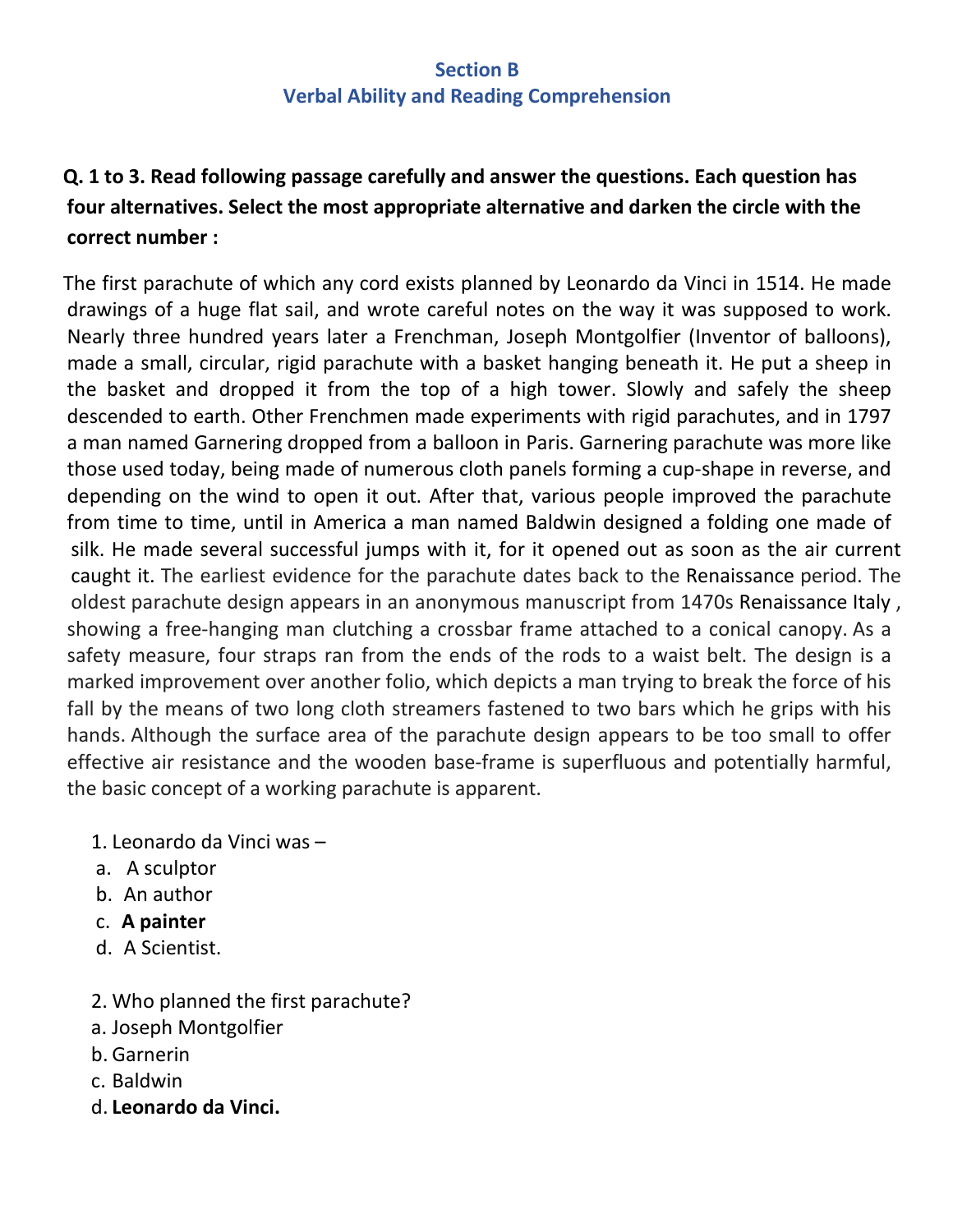- 3. Baldwin could make successful jumps with the parachute because –
- a. it was a folding one.
- b. it was light.
- c. **it opened out as soon as the current of air caught it.**
- d. None of these.

**Direction (Q.4-5) : Select the meaning of idioms or phrases written in bold from the options given below.** 

- 4. Get some rest. You look a bit **off colour**.
	- a. Colorless
	- b. looking sad
	- **c. looking ill**
	- d. confused
- 5. Jack got his **fingers burnt** playing on the stock market.
	- a. suffer injury
	- **b. suffer losses**
	- c. losing documents in fire
	- d. none of the above.

**Direction (Q.6-11) : Select the most accurate word from the options given below which can substitute the group of words given in the question.**

- 6. One who feeds on human flesh.
	- a. **Canniba**l
	- b. Omnivorous
	- c. Homovores
	- d. Carnivores
- 7. The Feminine of word "**Drone**" is
	- a. Countess
	- **b. Queen bee**
	- c. Gander
	- d. Vixen
- 8. The Plural of **Bison** is
	- a. Bison
	- **b. Bisons**
	- c. Bisoness
	- d. Bisen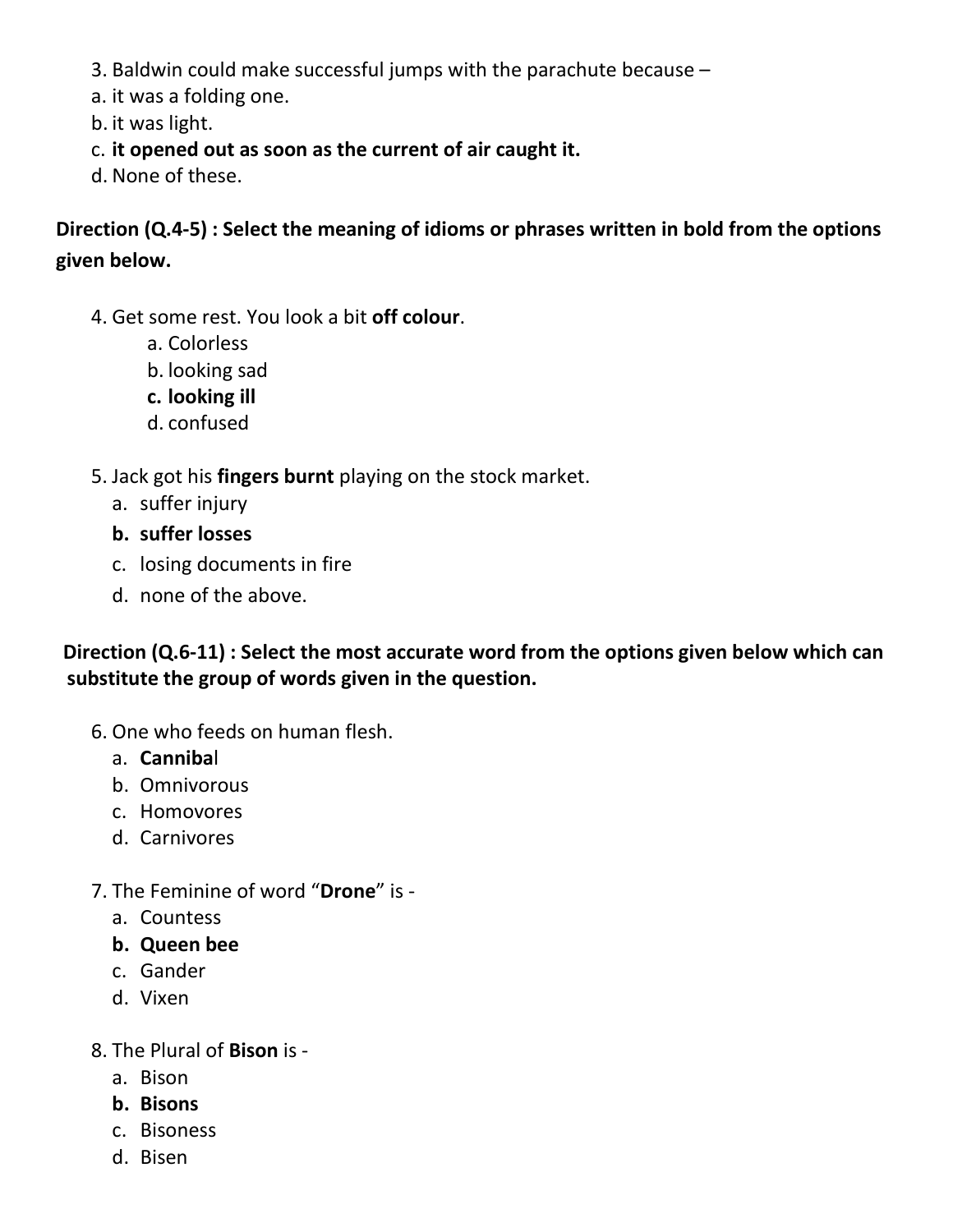- 9. The Antonyms of "Expedite" is
	- a. Aid
	- b. hasten
	- c. Quicken
	- **d. Hinder**

**Direction (Q.10) Find one word with wrong spelling from the options given below.** 

10.

- a. PLAGIARISM
- b. ENROLMENT
- c. MAGNIFICENT
- **d. MACHINARY**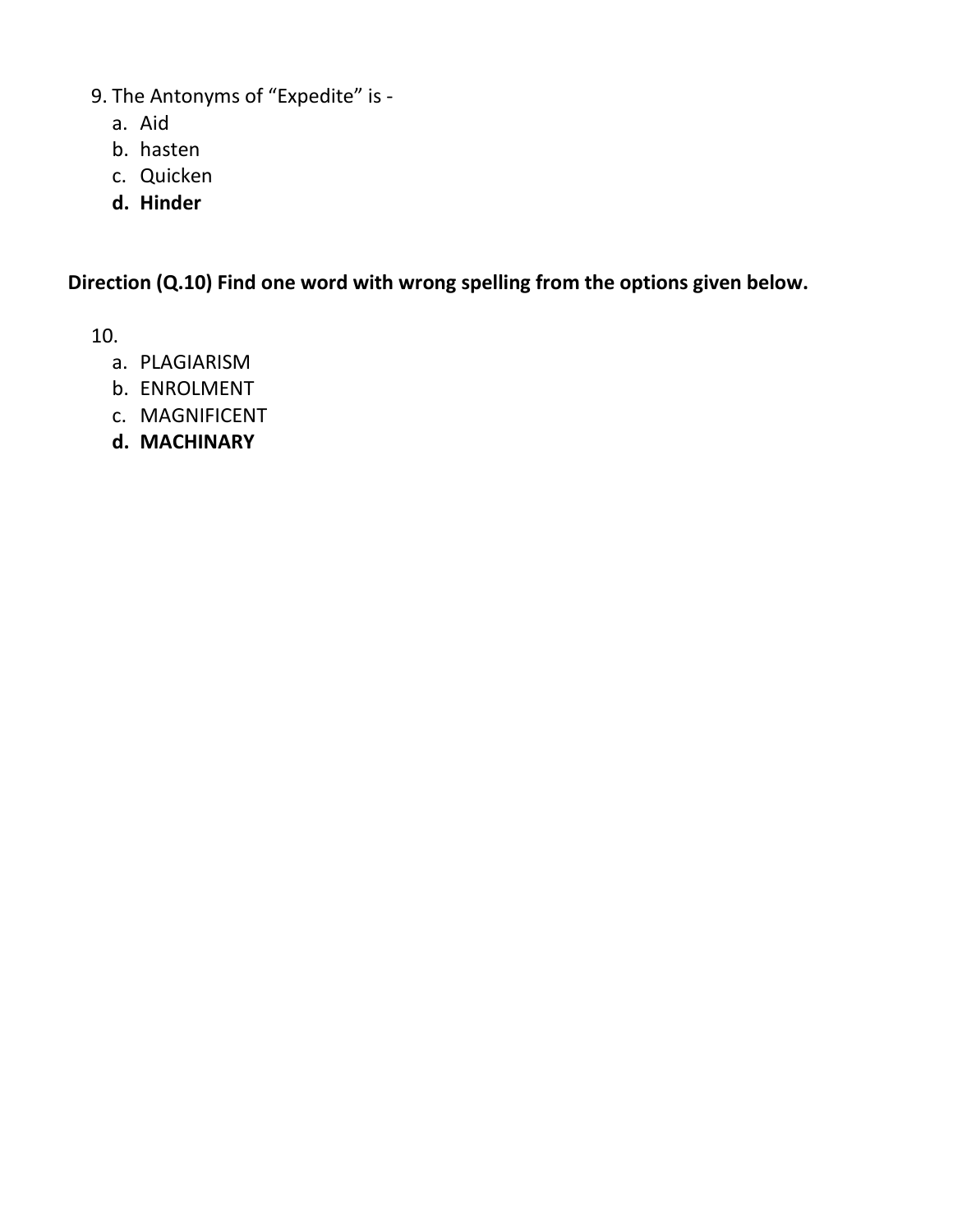## **Section C Quantitative Ability**

1. Average weight of 45 players and a coach weighing 60kg is 50. If 5 players of 60 kg. weight are omitted, then what is the average weight of remaining players?

- a. 60
- b. 45
- c. 45.5
- **d. 48.5**
- 2. If x+y=5 and xy=6, then the value of  $1/x^2 + 1/y^2$  will be
	- a. 13/24
	- b. 11/30
	- c. 13/32
	- d. **13/36**

3. In a survey, 34% of population was found to know Hindi, 46% to know English and 23% to know both languages. The percentage of those knowing neither English nor Hindi, is

- a. 42%
- **b. 43%**
- c. 44%
- d. 45%
- 4. If 7x-  $1/x^2-4=21-1/x^2-4$ , then x will be
	- **a. 3**
	- b. 4
	- c. 5
	- d. none of these

5. Ajay lent a certain sum of money to Bhanu at 12% per annum under simple interest for 3 years. The interest received by Ajay is less than the sum by whole sum is

- a. Rs. 8000
- b. Rs.10000
- c. Rs. 8500
- **d. Rs.9000**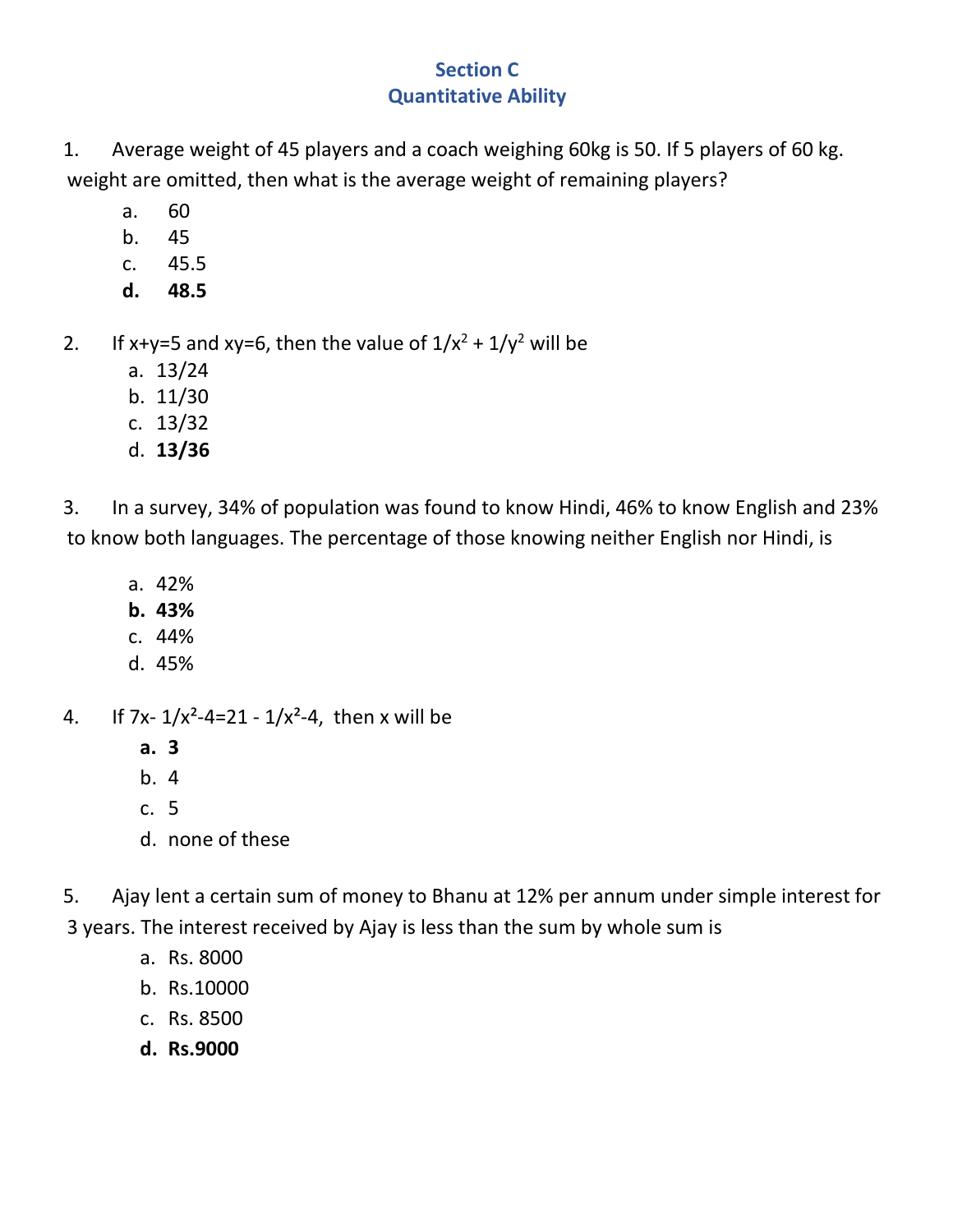6. 4 years hence, a father's age will be 2 years less than three times the age of his son. Also, 6 years back his age was 2 years more than five times the age of his son. After how many years from now will their combined age be 100 years?

- a. 40 year
- b. 14 yr
- c. **19 yr**
- d. 38yr

7. 7m long rope was cut at 34 pieces, pieces of equal length were obtained. Find the length of each piece

- a. 0.20m
- b. 0.002m
- c. **0.2m**
- d. 2m

8. If the S.P of an item is RS. 18, then the profit is 1/9th of the S.P. If the item is sold for RS.16. Find the loss/profit%

- a. 6.25% profit
- b. 6.25% loss
- c. 6% profit
- d. **No profit, no loss**

9. Two pipes can fill a tank in 3 h and 4 h separately and a drain pipe can empty it in 6 h. If tank is empty and all pipes are opened simultaneously, then number of hours to fill the whole tank is

- a. 2 h 12 min
- b. 2 h 48 minute
- c. 2 h 36 min
- **d. 2 h 24 min**

10. If  $x + 2y = 8$ ,  $2x + 3z = 16$  and  $4y + 5z = 32$ , then the value of x, y and z will be

- a. 1, 2, 3
- b. -1, 2, 3
- **c. 2, 3, 4**
- d. -2, -3, -4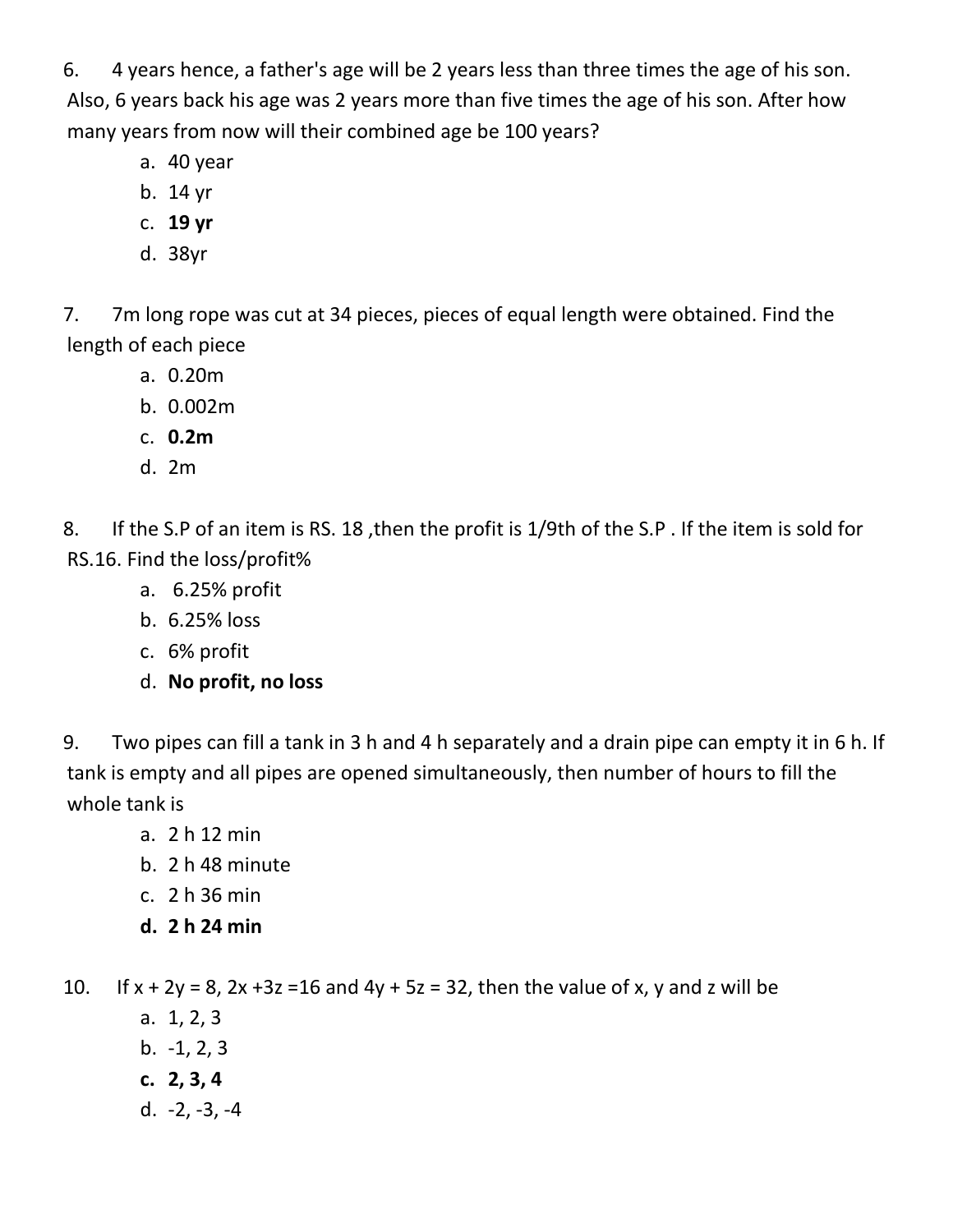11. A medical test machine gives the correct report in 3 out of 5 times. Three patients A, B and C got their checkup done on the same machine, what is the probability that majority of them got the correct report?

- **a. 9/25**
- b. 8/25
- c. (C) 1/5
- d. None of the above

12. If the weight of a 13 m long iron rod be 23.4 kg. The weight of 6 m long of such rod will be

- a. 7.2 kg
- b. 12.4 kg
- **c. 10.8 kg**
- d. 18 kg
- 13.  $[(3^2 \times 4^{3 \times 7^9}) \div (3 \times 4^2 \times 7^8)]^2$  =
	- a. 7156
	- **b. 7056**
	- c. 7153
	- d. 7154
- 14. The cost of 3 pens is Rs.  $(15x 24y)$ . Find the cost of  $(15x 24y)$  pens.
	- **a. Rs. (75x2 -240xy+192y2 )**
	- b. Rs.  $(75x^2 247xy + 192y^2)$
	- c. Rs.  $(225x^2 248xy + 192y^2)$
	- d. Rs.  $(225x^2 240xy + 192y^2)$

15. The combined cost of 5 doors and 7 bells was 2350 while, the cost of 10 doors and 4 bells is 2200. How much is the cost of 2 doors?

- a. 100
- **b. 240**
- c. 80
- d. 120